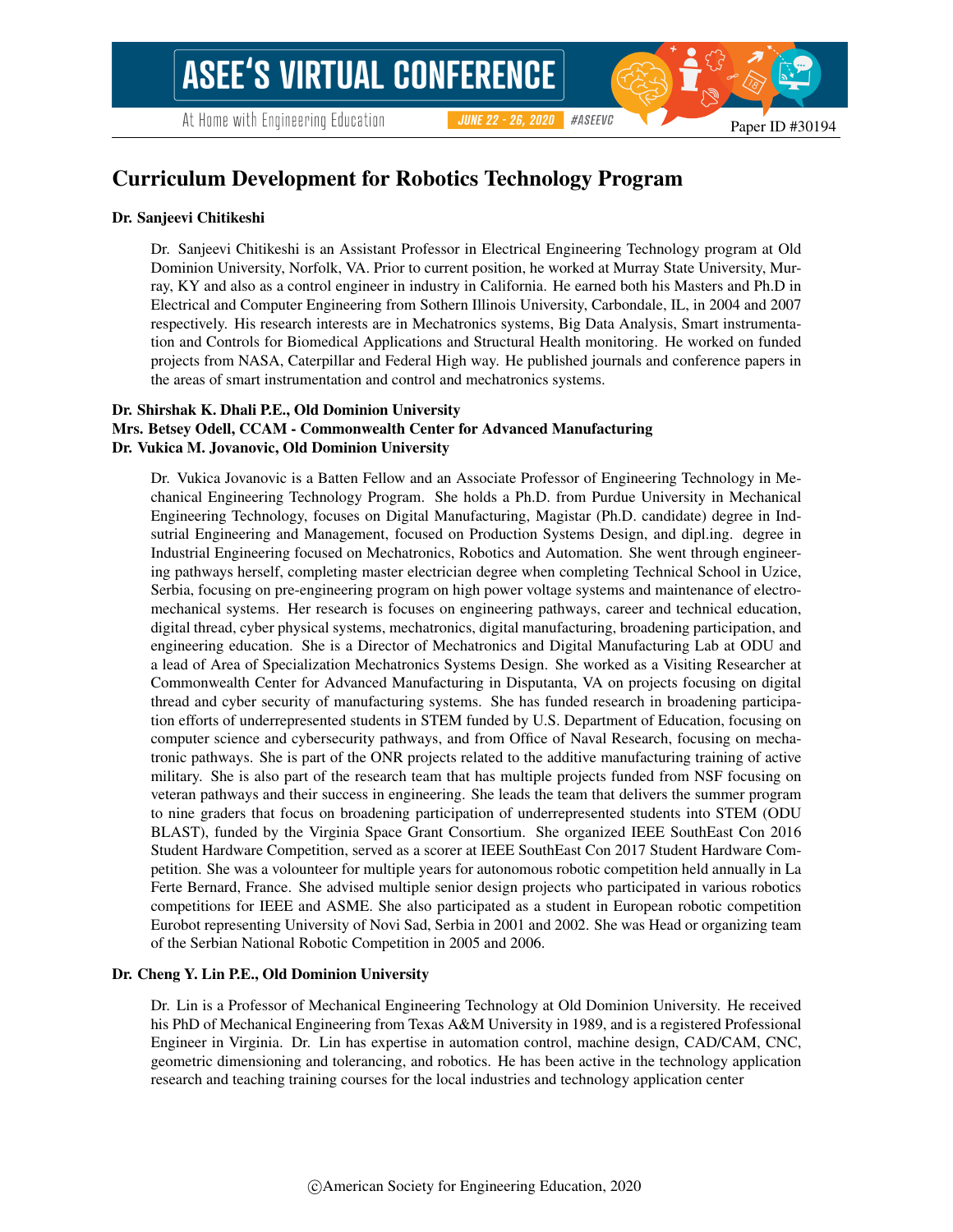# **Curriculum Development for Robotics Technology Program**

#### **Abstract**

With a growing need for a more skilled workforce, providing industry-driven and employmentcentric training services is an important national priority. Over 3.4 million manufacturing jobs will need to be filled across the United Sates over the next decade. The skills gap is becoming greater based on the statistics provided by the Global Robotics Technology Market: Forecast, 2014-2020 published by Research and Markets, reporting that the worldwide robotics market is forecast to grow from the 2015 level of \$26.98B to \$82.78B in 2020. This 11 % compounded average growth in the next five years is unprecedented. Given the anticipated growth of the robotics industry, the number of jobs that will be required to meet the demand will grow exponentially as well. The future is bright for careers in STEM fields; today, the average annual salary for a STEM worker is \$33,200 higher than the average of all U.S. workers, making the need for a novel robotics credential imperative. The curriculum development explained in this paper in the area of Advanced Robotics for Manufacturing was carried out broadly in two phases: Phase I of the project focused on investigating and compiling the curricula offered by different community colleges, work force education programs in universities and other industry certificate programs in the Commonwealth of Virginia and then in other states. Phase II of this project focused on curriculum development at CCAM (Commonwealth Center for Manufacturing, VA) that improves/adds the topics, compliments and fills the gap from the data gathered in the first stage. Phase II was not only based on the data generated in Phase I, but also was informed by data gathered from industry needs and new technologies that are required in the manufacturing robotics area. The next phase include implementing the developed curriculum at Community College level and at 4-year degree colleges.

#### **Introduction**

In the area of industrial automation, educational and workforce training programs are primarily in the mechatronics and machining fields. Although manufacturing industry is quickly moving to industrial robots to improve productivity and introduce new products, the education and workforce training is lagging. This is evident from the scant current availably of programs at all levels of education and workforce development (EWD) nationwide. The Commonwealth of Virginia has no EWD programs in the robotics technology area. This project was funded by the Advanced Robotics Manufacturing (ARM) Research Institute [1] and all the requirements were related to Robotics Curriculum development.

The challenges of the development of Robotics curriculum are well explained in the classroom environment [2]. The early childhood exposure to Robotics play an important benefit in robotics technology and is discussed in [3]. There are several U.S. Department of Education statistics and information available [4-11] on workforce development in robotics, manufacturing and automation areas. These statistics clearly show there is a skill gap between industry needs and what current curriculum offers at community college levels and other levels. To fill these skill gap there is a need for industry driven curriculum development and this project reflected those issues. Driven by the program objectives, the Old Dominion University (ODU) and CCAM team developed an approach to formulate the curriculum and courses. Since the mechatronics programs are mature, the approach for this project was to piggy-back on these programs to introduce robotics technology programs into the current offerings. Mechatronics is an interdisciplinary area of engineering that combines mechanical and electrical engineering and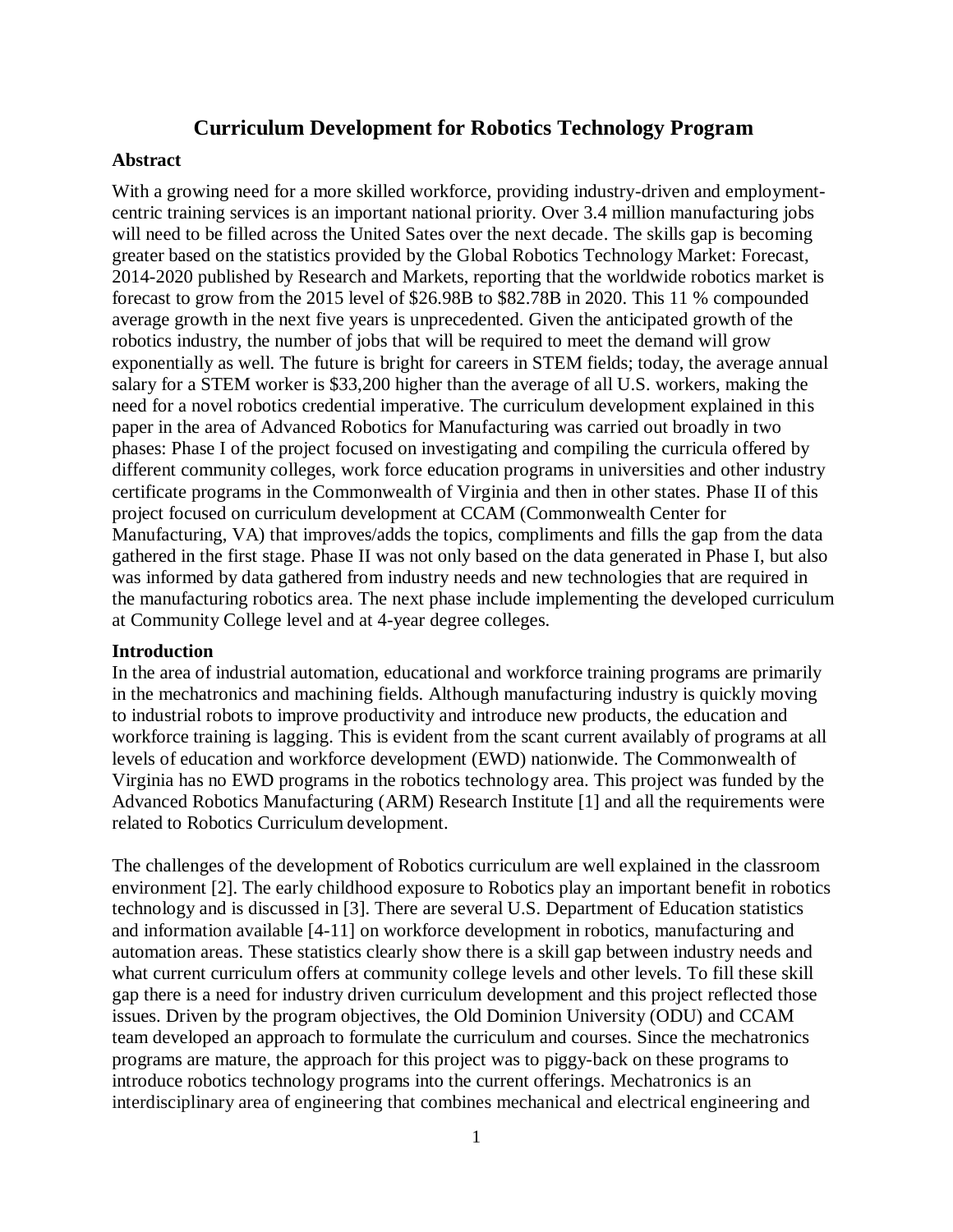computer science. Mechatronics forms model for this project since it is fastest growing middle skill in the advanced manufacturing industry, the machining and software can be portable and can be set up quickly and affordably, and apprentices stand to gain the most monetarily. Curriculum in Robotics Technology includes working on equipment and on software programing. It is very important that course modules and lab assignments should also focus on troubleshooting skills and maintenance methods [12,13].

Technicians trained in advanced manufacturing technologies will need to adapt their skills as automation and robotics continue to be integrated into the workplace [14] and any curriculum should reflect these. Traditional teaching techniques result in students becoming experts on specific procedures or equipment. Their expertise is attributable to experience within a specific area and they can solve similar types of problems quickly and accurately. However, routine experts have difficulty applying their knowledge to new or ill- defined problems. Surprisingly, even within their field of expertise, routine experts may only perform slightly better than novices on new types of tasks [13]; they are unable to adapt when the structures of the problem change [15]. In any new curriculum development these issues need to be addressed. The curriculum without any hands-on lab experiments does not give any weightage to it and especially in the areas of Robotics and Automation. The developed courses in the curriculum have integrated lab experiments that use equipment from well-known academic and industrial use [16,17]. One of the main objectives of this project was to choose community colleges that have an AS degree in a closely related curriculum to the Robotics area so that the developed curriculum can easily be integrated. Based on these reasons, John Tylor and South Side Virginia community colleges were chosen for this project [18,19].

## **Project Approach and Methodology**

A multifaceted approach was designed to develop a relevant education and workforce development program. final curriculum was developed based on inputs from industry partnership, industry survey, and curricular survey. These activities were the most relevant since it informed the curricular development.

**Industry Partnership:** An industry partnership in the Hamptons Road area was established to get current industry needs in robotics areas. The approach was to contact high-level managers in the company and have an open-ended discussion. This allowed for follow up on issues that were of interest to this project. Most of these contacts were established through existing relationship between Old Dominion University, College of Engineering and Technology and the local industries. These meetings focused on (1). Understand their needs in automation and robotics/robotic vision, (2) The skill set gap, (3) Willingness to partner with academia to develop training programs. In most cases there were multiple engineers present beside the managers.

A total of six companies were surveyed over the summer 2018. Four companies were also visited. The site visits included a tour of the shop floor. This gave an opportunity to see firsthand the automation and robotics being used in the manufacturing process. It also gave the engineer an opportunity to articulate their needs and best practices.

**Community College Programs in the Commonwealth of Virginia:** Education and workforce development in industrial automation is done primarily at the community college level, or at forprofit institutions such as ECPI, leading to a Career Studies Certificate or an Associate Degree. The Career Studies Certificate is a program which does not require general education and is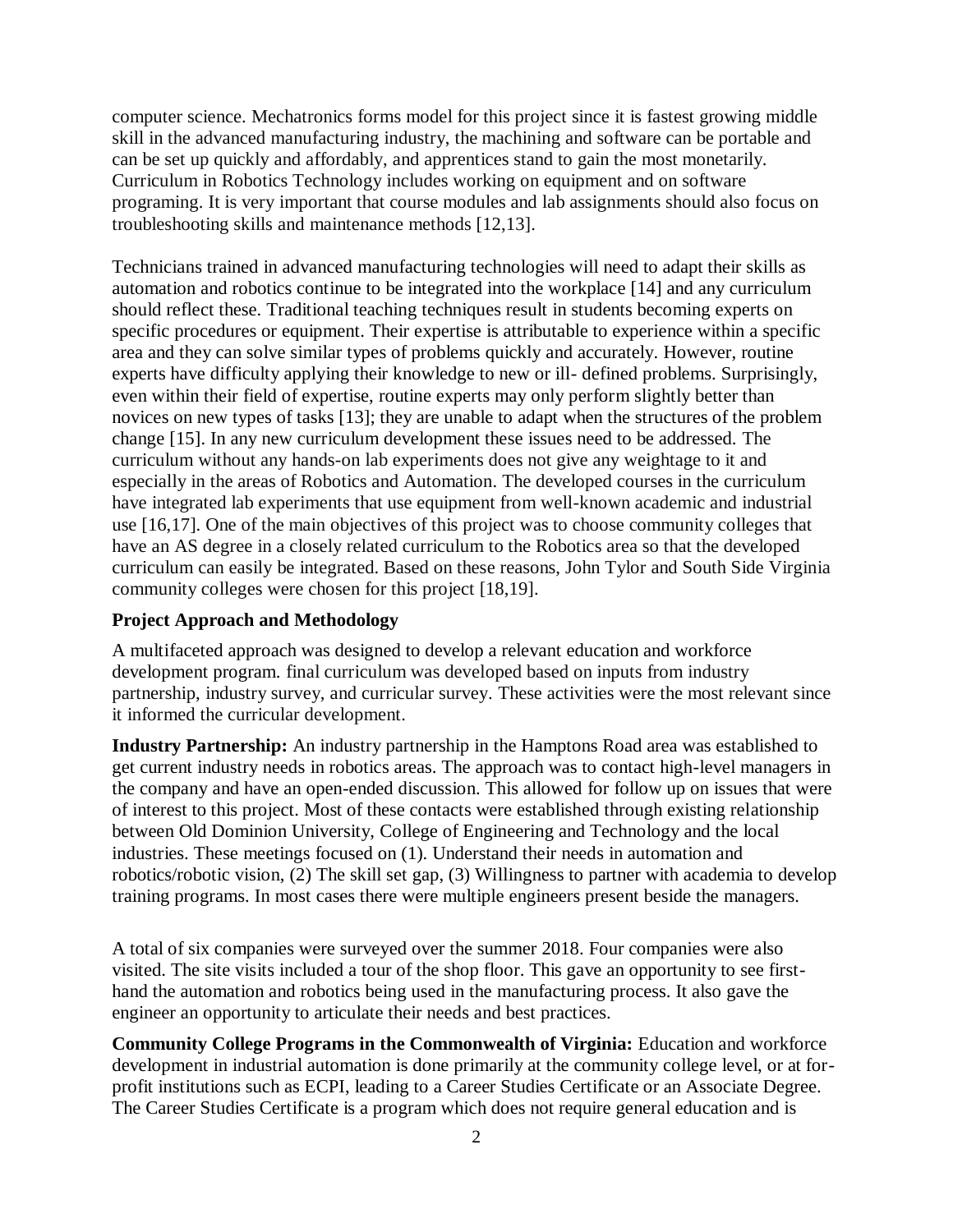limited to 9-29 credit hours. These are approved by colleges locally in response to area business needs. An Associate Degree generally combines instruction in mathematics, science, and English with technical courses leading to the required competencies for entry-level and mid-level positions in business, industry, and government. Some of these programs, for example Tidewater Community College (TCC), partner with local companies to offer apprenticeship opportunities. These programs are often labeled Mechatronics, under a broader Manufacturing or Technician category. The Virginia Community College System (VCCS) lists the colleges as offering associate degrees/certificates in Mechatronics, as shown in Table 1. The students enrolled in Associate Degree programs are exposed to advanced automation through their technical electives. The Certificate Programs in most cases lead to a Siemens Certified Mechatronics Systems Assistant/Associate. All programs provide some hands-on experience in PLC and process control integration.

| <b>Community College</b> | Degree/Certificate                                              |
|--------------------------|-----------------------------------------------------------------|
| Tidewater                | Associate of Applied Science and Certificates                   |
| <b>Thomas Nelson</b>     | Several Levels of Certificate programs                          |
| Paul D. Camp             | <b>Associate of Applied Science</b>                             |
| Virginia Western         | <b>Associate Degree</b>                                         |
| Southside Virginia       | Career Studies Certificate in Advanced Manufacturing Technology |
| John Tyler               | Associate in Mechanical Engineering Technology, Mechatronics    |
|                          | Specialization                                                  |

|  | Table 1: Mechatronics program in the Commonwealth of Virginia |  |  |  |
|--|---------------------------------------------------------------|--|--|--|
|--|---------------------------------------------------------------|--|--|--|

## **Framework for Robotics Technology Programs**

The framework for the curriculum was based on a representative Mechatronics Program at the Associate Degree Level and Industry Partners who participate in Apprentice programs. The requirements for a registered apprentice program with the Virginia Department of Labor and Industry (DOLI) is a minimum of 2,000 hours of supervised on-the-job training and a minimum of 144 hours of related technical instruction for each year of apprenticeship. Of the 23 Community Colleges in Virginia only two offers mechatronics apprenticeship which would be the closest to a robotics program. More popular apprentice programs are in machining, welding and information technology. at the Associate Degree Level and Industry Partners who participate in Apprentice programs. The following sub-sections discuss the below listed levels of programs: Associate Degree in Robotics Technology, Apprentice Program leading to Associate Degree and Journeyman in Robotics Technology, and Career Studies Certificate in Robotics Technology.

## **Associate Degree in Robotics Technology:**

The following Table shows a layout of a typical Associate Program in Mechatronics. The outcome of this research project/paper suggested three courses that will be specific to a degree leading to Robotics. Program Duration: 2 years (4 semesters) 66 credit hours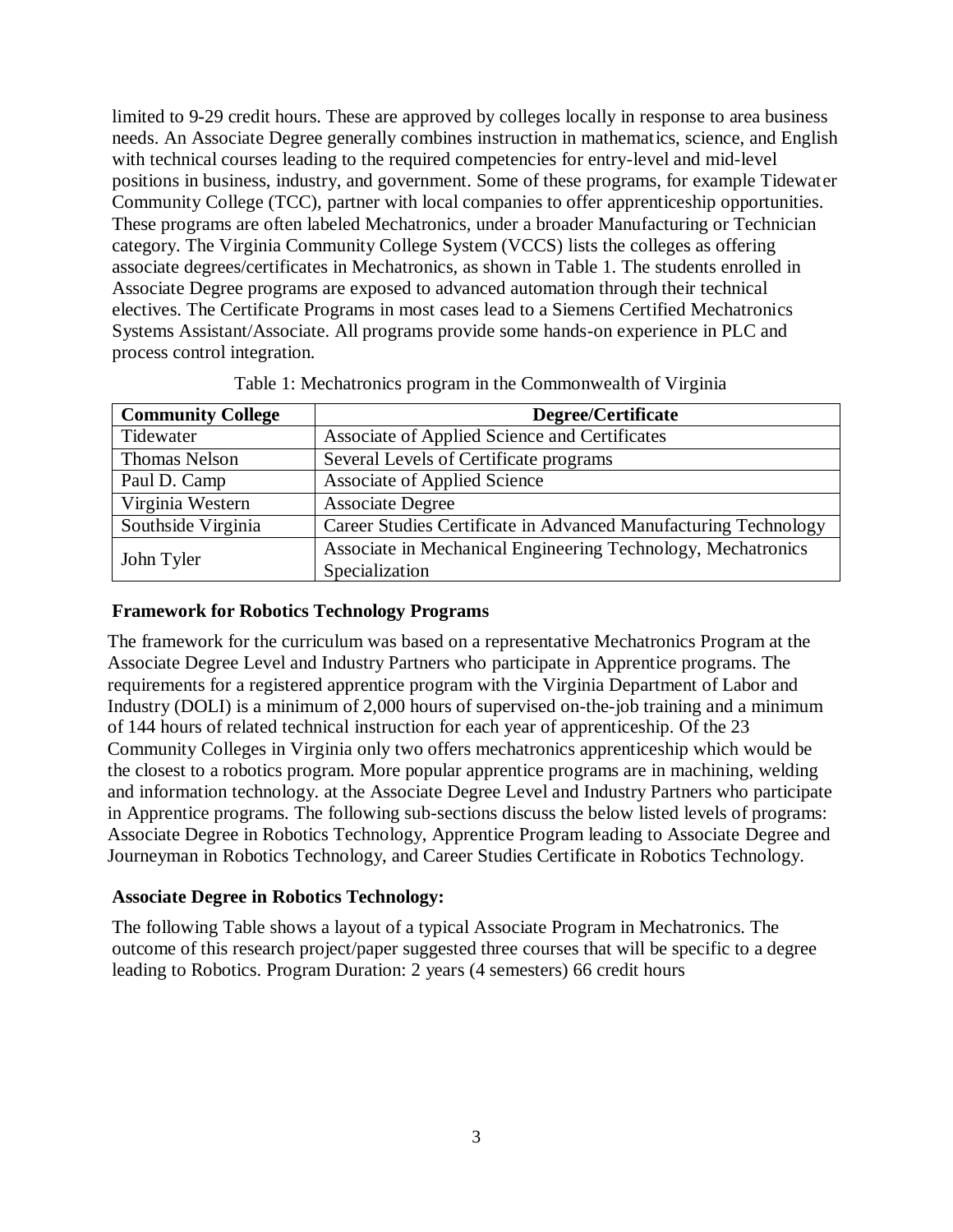| <b>Semester 1</b>                                                                   | Semester 2                                     |  |  |  |
|-------------------------------------------------------------------------------------|------------------------------------------------|--|--|--|
| General Education/Math/Science 7                                                    | Technical Elective 4 Hours                     |  |  |  |
| AC. and D.C. Circuit Fundamentals 3                                                 | Electric Motor Control 4 Electrical Machines 3 |  |  |  |
| Introduction to Mechatronics 3                                                      | Digital Systems 3 Instrumentation 3 Semester   |  |  |  |
| Semester Total 16                                                                   | Total 17                                       |  |  |  |
|                                                                                     |                                                |  |  |  |
| <b>Semester 3</b>                                                                   | <b>Semester 4</b>                              |  |  |  |
| <b>Technical Elective</b>                                                           | General Studies/Math/Science 9                 |  |  |  |
| Programmable Logic Controller 3                                                     | Mechanisms 3 Hydraulic Systems 3               |  |  |  |
| Electronic Devices 3 Mechanical                                                     | Elective 3 Semester Total 18                   |  |  |  |
| Maintenance 3 Fluid Power - Pneumatic                                               | Total Minimum Credits 66 - 67                  |  |  |  |
| Systems 3 Semester Total 16                                                         |                                                |  |  |  |
|                                                                                     |                                                |  |  |  |
| Electives: - Programmable Logic Controller Systems II (3 cr); - Industrial Robotics |                                                |  |  |  |
| Programming (3 cr); - Microcontroller Interfacing and Programming (3 cr); -         |                                                |  |  |  |
| Process Control Integration (4 cr);                                                 |                                                |  |  |  |

Table 2. A layout of a typical Associate Degree Program in Mechatronics

Apprentice Program leading to an Associate Degree and a Journeyman in Robotics Technology usually spans a duration of (8000 Hours - 4 years): Year 1 (12 months): Introduction and shortterm rotation; Year 2-3 (18 months): Long term rotation; Year 3-4: (18 months): Specialized rotations.

# **Career Studies Certificate in Robotics Technology:**

The certificate is awarded to students who complete a career/technical education program of at least 30 credits. The challenge here is to come up with curriculum that is not too theoretical but more hands on. This will require revisiting the courses and condense it down to two. Based on the above research and input from industry members three courses were developed that can be adapted in institution with associate degrees in applied science with concentration in industrial/mechanical/electrical technology. Programs with mechatronics makes the implementation easy. This project has taken the example of John Tyler Community College with an existing Mechatronics track and Southside Virginia Community College with no Mechatronics concentration.

# **Credential Stacking:**

As the ODU team have interacted with workforce development board in various disciplines, the idea of credential stacking is becoming popular. For example, with little or no addition credit hours, the robotics technology program based on the institution could qualify for the following certifications: OSHA certification and NIMS Credential, Festo Industry 4.0 Certification Program, and NC3 | National Coalition of Certification Centers.

*Outreach Training Programs (OSHA 10-Hour & 30-Hour Cards):* The 10-hour training program is primarily intended for entry level workers. The 30-hour training program is intended to provide workers with some safety responsibility and a greater depth and variety of training. All outreach training is intended to cover an overview of the hazards a worker may encounter on a job site. Training emphasizes hazard identification, avoidance, control and prevention, not OSHA standards.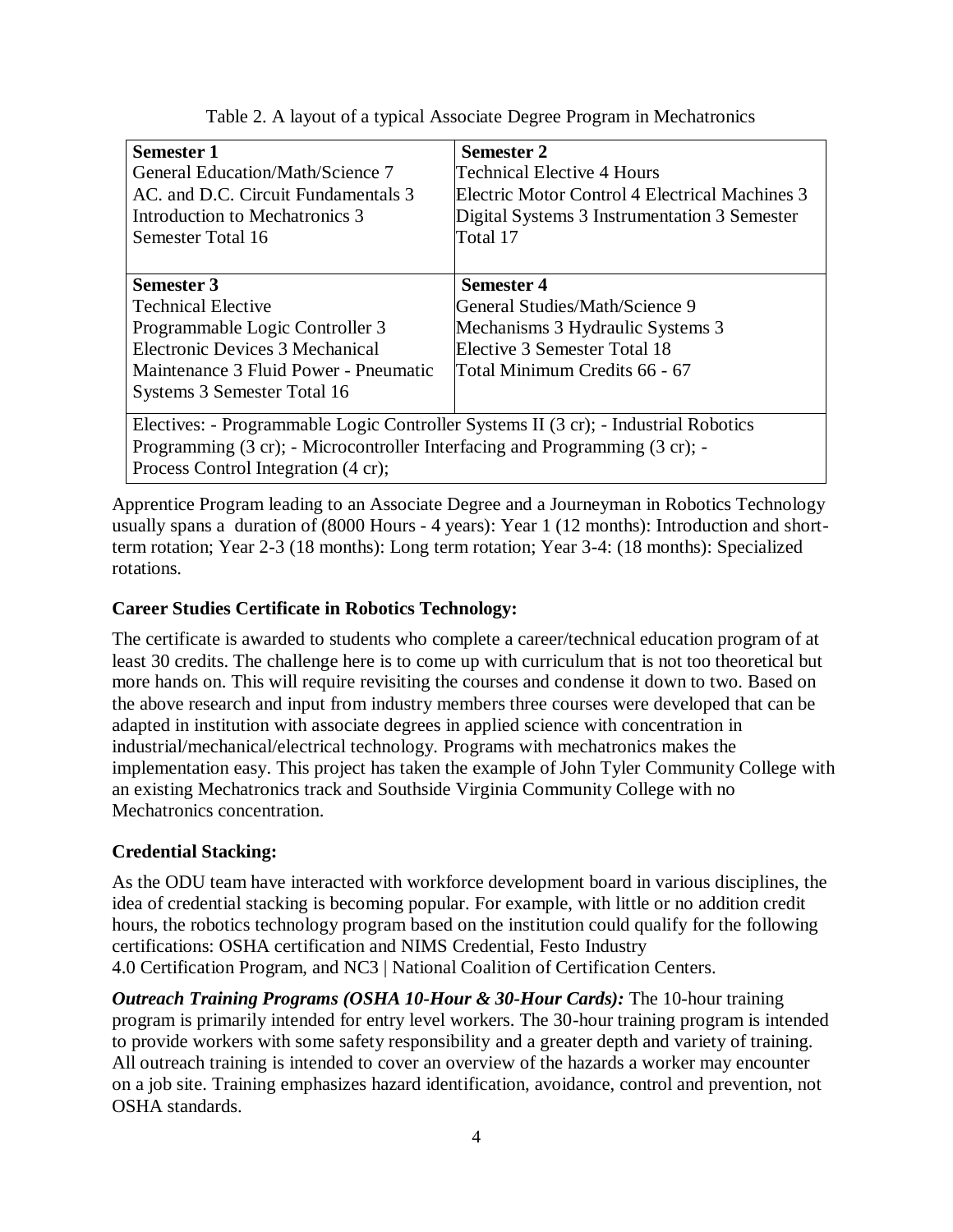*NIMS:* Each NIMS credential represents a collection of skills and knowledge, and a person that earns one has demonstrated competency in that occupational area. As that person earns more of these stackable credentials, they show that they are a valuable individual with an array of skills that have been verified against an industry-written standard. These are some examples of stackable credentials: Electrical, Electronic Control Systems, Maintenance Operation, Basic Pneumatic Systems, Basic Hydraulic Systems, Basic Mechanical Systems, Process Control Systems, and Machine Service and Repair.

*Festo Industry 4.0 Certification Program*: Provides two pathways: 1. The Institution's pathway to qualification and 2. The student's pathway to qualification.

*NC3: National Coalition of Certification Centers:* The certification curriculum represents a complete turn-key system of classroom presentation materials, labs, and exams centered on today's in-demand industry skills. It supplements a schools existing curriculum.

# **Proposed offered degree: Associate Degree in Mechanical Engineering Technology, Mechatronics and Robotics Specialization - Proposed Curriculum:**

This ARM project goal was to develop courses in Robotics and Vision systems, instrumentation and motion control and industrial networking areas and add the content to either existing courses or add as elective courses at chosen/selected community college for apprenticeship program/certificate. Since one cannot add/delete any general studies section and support courses section, the only place to modify course lists to reflect our proposed changes were in core courses section. The following section details proposed curriculum at John Tyler Community College for Mechanical Engineering Technology with Mechatronics and Robotics Vision Systems specialization. After reviewing survey results, industry visits outcomes and review of JTCC existing curriculum, new curriculum design was planned and developed with three new courses so that the existing curriculum and number of credit hours for AS degree will not be affected. Figure 1 shows the block diagram of process plan of new courses development.



Figure 1. Process plan for new courses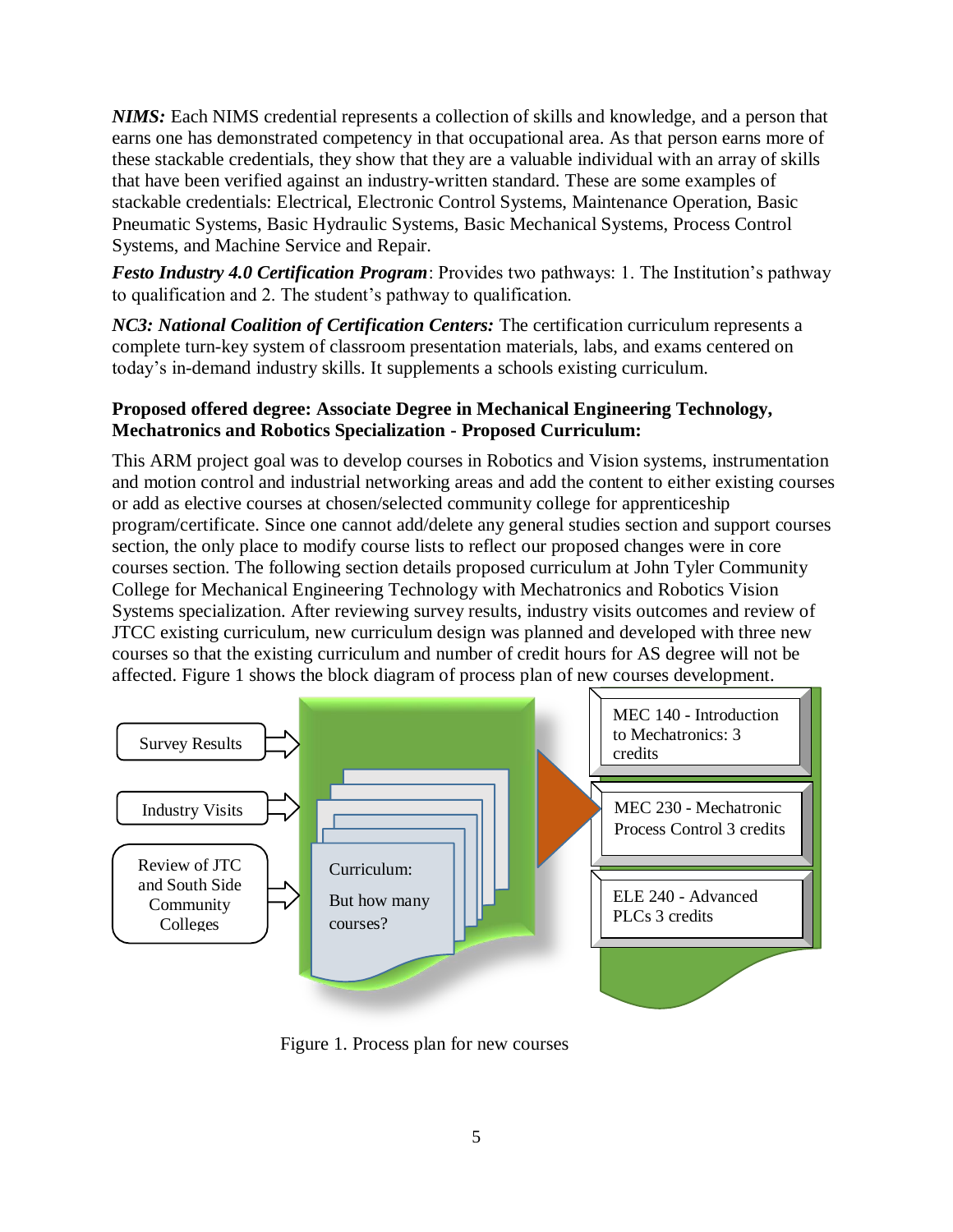The proposed new courses will be added in 3rd and 4th semesters of the curriculum. Also, these new courses will either replace the existing courses or new content will be integrated into existing courses. In the following sections, the proposed new curriculum's salient features, how the proposed curriculum is different from existing traditional curriculum and the laboratory equipment selection for the new three courses are explained. All proposed courses will have integrated Labs. They will be flexible so that content can move across the courses; same lab equipment can be used or combined in any course; the focus is system integration of Robots and Training Systems with PLCs & HMI & put them on network to mimic real time industry factory floor; same equipment can be used as standalone in short courses; content can be combined to offer few weeks certification programs, and the content/labs make students to ready for NIMS and other certifications.

As shown in Figure 2, the new courses have cross course topics and so any lab/topic in a course can easily be adopted n other course. In summary, this new curriculum provides the skills in system integration, collaborative skills from all courses and finally cross course lab equipment usage and technical topics. These features are considerably different from traditional existing curriculum.



Figure 2. New courses features



*Laboratory Equipment:* There were multiple options for equipment for the laboratory. Based on curricula need and support available from vendors the equipment listed below were opted. The same kind of equipment will be used in lab modules for an anticipated technical elective laboratory course (Industrial Automation and Robotics Laboratory) for ODU students in the ET (Engineering Technology) and Electrical and Computer Engineering B.S. program.

Figure 3. PLC Rack with I/O Devices Figure 4. Festo Mechatronics Training System

The following stations are now integrated in ODU Robotics lab: PLC Rack with HMI and Motor Drives, PLC Rack with I/O Devices, Festo Robot Teach Pendant with Conveyor Belt System, Festo Robot Training System, Festo Mechatronics Instrumentation system, Festo Mechatronics Training System, and Kuka Robot with Vision System, as shown in Figures 3-6. Another robot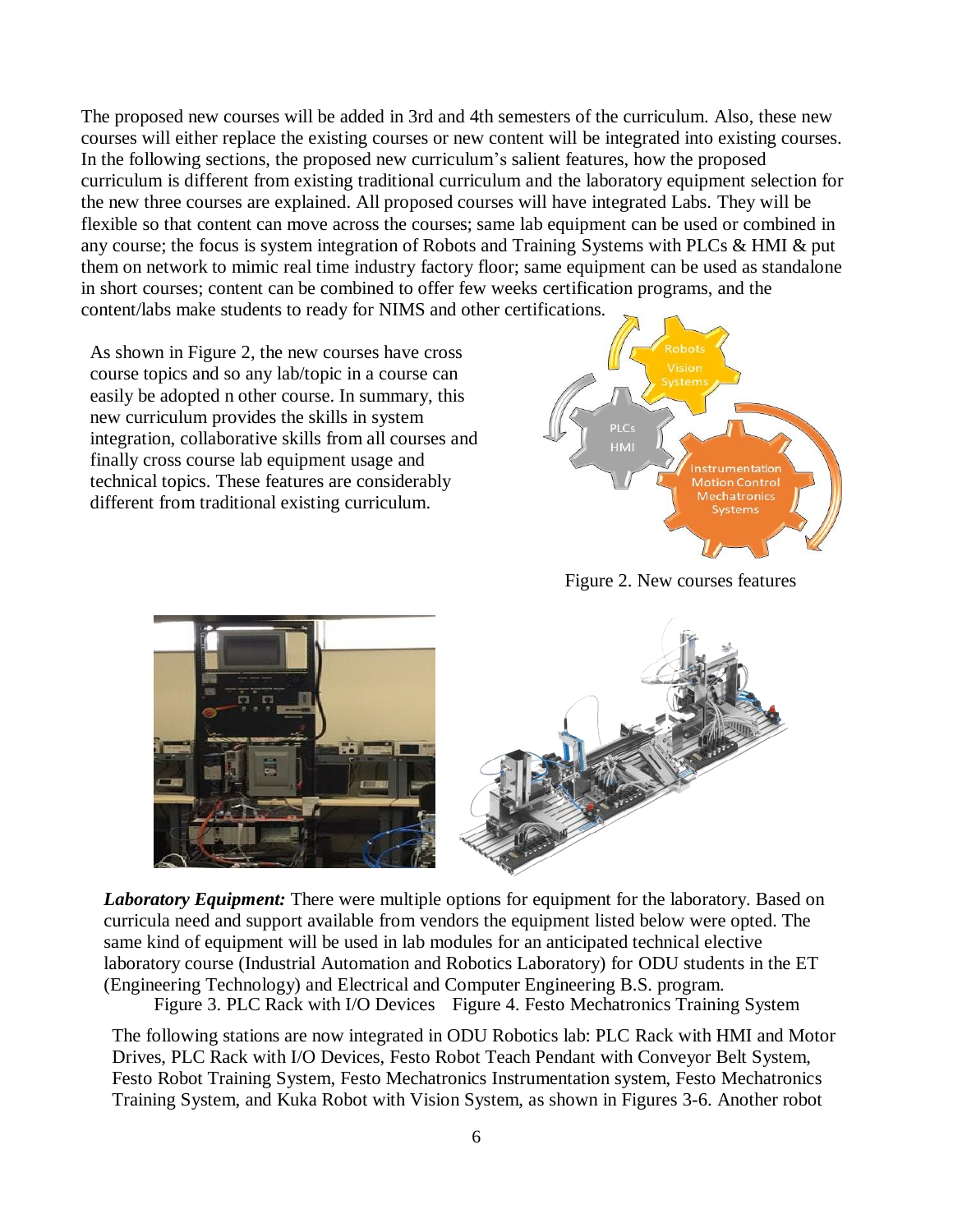arm that is popular with educational institution is the FANUC LR Mate 200iD robots. It is to be noted that in the curriculum implementation stage, one does not have to choose exact model/vendor instead this curriculum provides necessary requirements for lab exercises. All proposed new courses have integrated Laboratory part, the assessment for each course is combined with lab exercises.





Figure 5. Festo Robot Training System Figure 6: Kuka Robot with Vision System

# **Conclusions and Future Work**

The main objective of this work was to develop the curriculum in Robotics Technology Program at the Associate Degree level with minimally impacting existing curriculum in existing AS degree programs. The industry needs and the skills gaps were established at the beginning of the project followed by the current status of EWD effort nationwide and in the commonwealth of Virginia. This formed the basis for the framework for curriculum and course development to bridge the skills gap. The involvement of the two community colleges in the south side and their feedback as the curriculum was being developed was very helpful. Meetings with mid-size industry in the Hampton Roads area to survey their needs and skill gap were invaluablet inputs in developing the designed curriculum. Also, an industry survey was completed on site at CCAM on the Additive Manufacturing Research Day that played an important role in formulating some modules in the developed curriculum. The main project outcomes include, Industry Surveys, Curricular Surveys and in the curriculum section, course modules with integrated laboratory modules were developed. From interaction with community colleges it is apparent that each program will need customization. The most relevant and realistic future work for this project will be implementation at community colleges with existing mechatronics program and an industry base to support apprenticeship.

## **Acknowledgements:**

This work was supported in part by Sub award No. ARM-EWD-17-02-F-07 from the Advanced Robotics for Manufacturing ("ARM") under Agreement Number W911NF-17-3-0004 sponsored by the Office of the Secretary of Defense. ARM Project Management was provided by Matthew S. Fischer. The views and conclusions contained in this document are those of the authors and should not be interpreted as representing the official policies, either expressed or implied, of either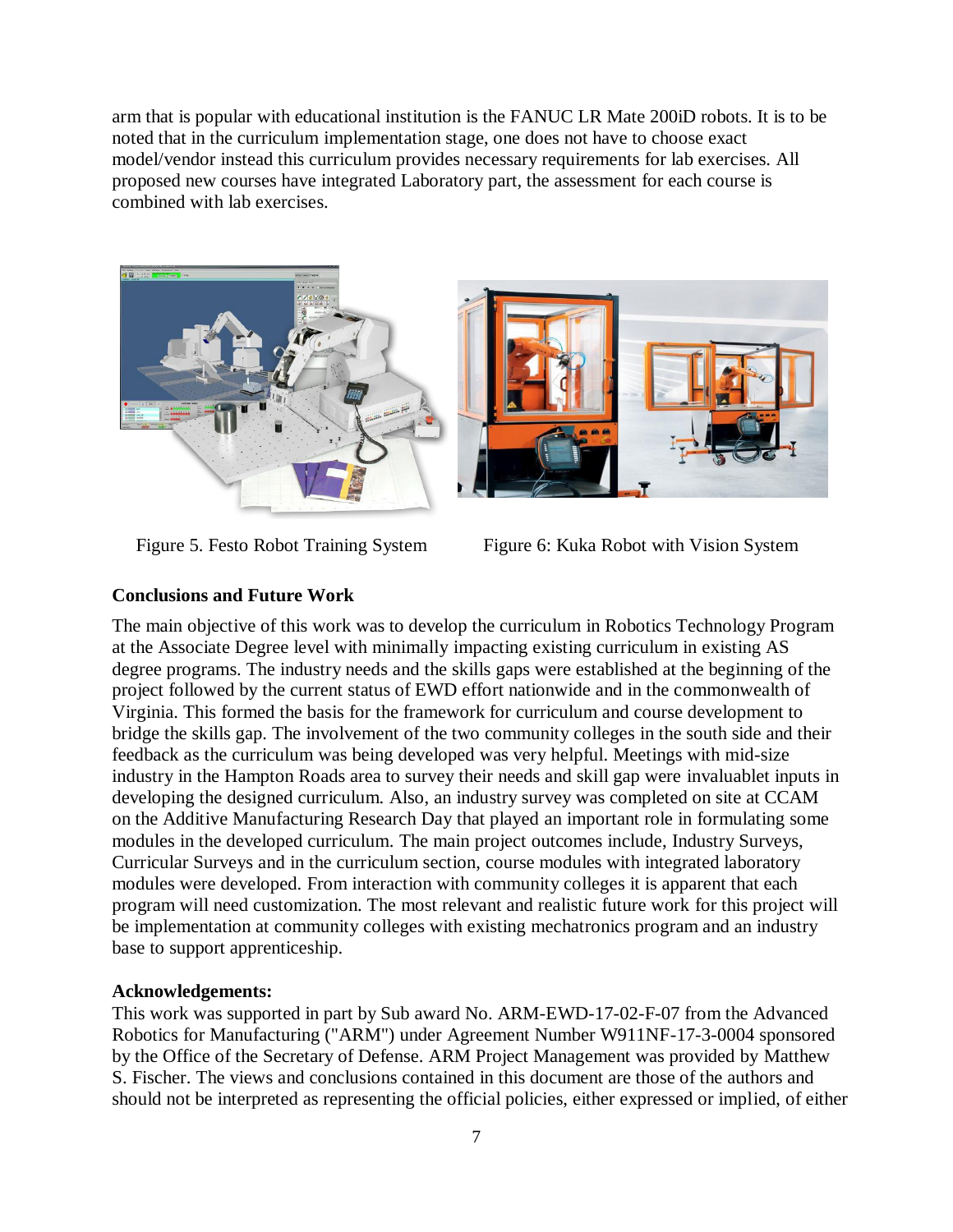ARM or the Office of the Secretary of Defense of the U.S. Government. The U.S. Government is authorized to reproduce and distribute reprints for Government purposes notwithstanding any copyright notation herein*.*

## **References**

- [1] Advanced Robotics Manufacturing Institute, 2020. [online], Available:https://arminstitute.org/ewd/
- [2] Usselman, M., & Ryan, M., & Rosen, J. H., & Koval, J., & Grossman, S., & Newsome, N.A., & Moreno, M. N. (2015, June), *Robotics in the Core Science Classroom: Benefits and Challenges for Curriculum Development and Implementation (RTP, Strand 4)* Paper presented at 2015 ASEE Annual Conference & Exposition, Seattle, Washington. 10.18260/p.24686
- [3] Marina, U., BersLouise, F., Elizabeth R. K., Amanda, S., **"**Computational thinking and tinkering: Exploration of an early childhood robotics curriculum," Journal of Computers & Education, vol.72, pp. 145-157, March 2014. [online]. Available: https:[//www.sciencedirect.com/science/article/pii/S0360131513003059](http://www.sciencedirect.com/science/article/pii/S0360131513003059)
- [4] U.S. Bureau of Labor Statistics. All Employees: Manufacturing in Virginia Beach-Norfolk-Newport News, VA-NC (MSA). Federal Reserve Bank of St. Louis. 2018, [0nline]. Available: https://fred.stlouisfed.org/series/VIRG251MFGN.
- [5] American Society for Training & Development (ASTD). 2013 State of Industry Report: Workplace Learning, 2013. [online]. Available: [http://www.astd.org/Publications /](http://www.astd.org/Publications)Research-Reports/2013/2013-State-of-the-Industry.
- [6] U.S. Department of Training Administration, Competency Model Clearing House, 2018. [online]. Available: [www.doleta.gov.](http://www.doleta.gov/)
- [7] U.S. Department of Labor, Competency Model for Advanced Manufacturing, 2010. [online]. Available: https:[//www.careeronestop.org/CompetencyModel/competency-models/advanced](http://www.careeronestop.org/CompetencyModel/competency-models/advanced-)manufacturing.aspx,
- [8] U.S. Department of Labor, Competency Model for Automation, 2018. [online]. Available: https:[//www.careeronestop.org/CompetencyModel/competency-models/automation.aspx](http://www.careeronestop.org/CompetencyModel/competency-models/automation.aspx)
- [9] Bureau of Labor Statistics, Occupational Outlook, 2107. [online]. Available: https:[//www.bls.gov/ooh/military/military-careers.htm](http://www.bls.gov/ooh/military/military-careers.htm)
- [10] U.S. Department of Labor, O\*Net Online, 2019. [online]. Available: https:[//www.onetonline.org/crosswalk/MOC/](http://www.onetonline.org/crosswalk/MOC/)
- [11] U.S. Department of Labor, Career One-Stop, 2018. [online]. Available: https:[//www.careeronestop.org/BusinessCenter/Toolkit/civilian-to-military-translator.aspx](http://www.careeronestop.org/BusinessCenter/Toolkit/civilian-to-military-translator.aspx)
- [12] K. Liu, X. Cheng, Y. Dong, B. Yang and C. Dong, (2012) Research Teaching Methods Used in Equipment Maintenance Programs. In: Zhang L., Zhang C. (eds) Engineering Education and Management. Lecture Notes in Electrical Engineering, vol 112. Springer, Berlin, Heidelberg, 2012
- [13] R. Quick, Troubleshooting Skills Can be Learned, *Maintenance Technology*, vol. 16, no. 9, 2003. [online], Available: [http://www.maintenancetechnology.com/2003/09/troubleshooting](http://www.maintenancetechnology.com/2003/09/troubleshooting-)skills-can-be-learned/.
- [14] G. Hatano, K. Inagaki, Child *Development and Education in Japan*. New York, NY: W.H. Freeman and Company, 1986.
- [15] S. Barnett, B. Koslowski, "Adaptive expertise: Effects of type of experience and the level of theoretical understanding it generates," Thinking *and Reasoning,* no. 8(4), pp. 237-267, 2002.
- [16] Industrial and Workforce development Robots, [2020]. [online]. Available: https:[//www.kuka.com/en-us](http://www.kuka.com/en-us)
- [17] Mechatronics and Robotics Training Equipment, [2020]. [online]. Available: